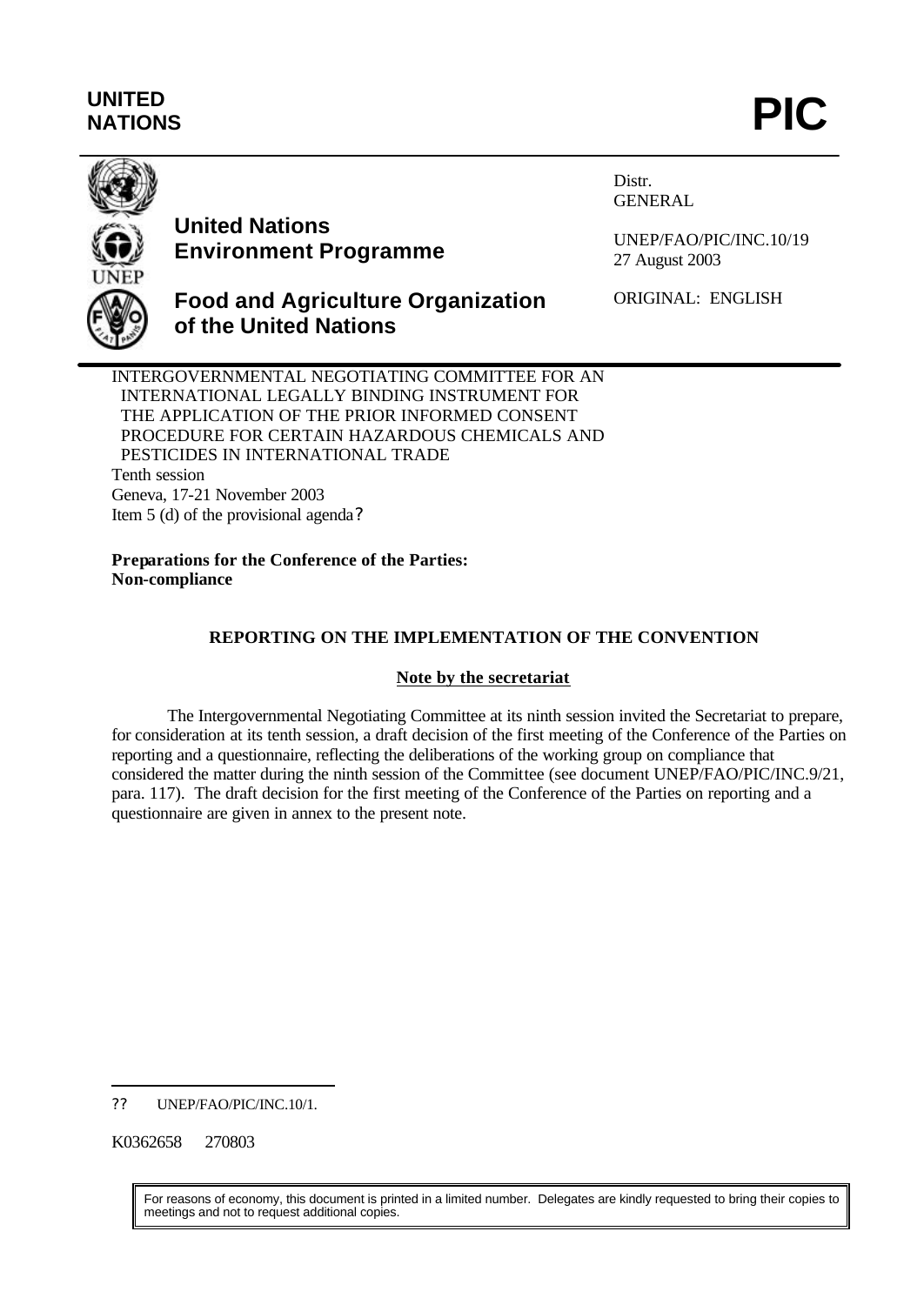#### Annex

#### Draft decision on reporting on the implementation of the Convention: Recommendation to the Conference of the Parties

#### *The Conference of the Parties,*

*Recalling* paragraph 5 of Article 18, which stipulates that the Conference of the Parties must keep under continuous review and evaluation the implementation of the Convention,

*Recalling also* the functions of the Secretariat set forth in the Convention, in particular in subparagraph 2 (a) of Article 19,

*Noting* the existence of a number of provisions in the Convention that require information to be submitted by Parties to the Secretariat and *noting also* that there is no need to modify the application of, or to purport to amend, any of those provisions,

1. *Decides* that the Secretariat shall prepare a report focusing in particular on the following three issues and shall submit that report to the Conference of the Parties at its second meeting and at each ordinary meeting thereafter:

(a) Compliance with the Convention: In that regard, the report should provide material that would assist:

- (i) Any discussions relating to Article 17 mechanisms and procedures;
- (ii) The work of any subsidiary body on compliance established by the Conference of the Parties pursuant to Article 17;
- (b) Implementation of the Convention;
- (c) Identification of areas in which assistance is required;

2. *Decides also* that the Secretariat shall make available the report referred to in paragraph 1 above to relevant subsidiary bodies;

*Invites* Parties to submit to the Secretariat such information as may be considered useful for a review by the Conference of the Parties of the implementation of the Convention, in addition to the information which Parties have already been required to submit under the Convention. Such information should be submitted at least once in every period between two ordinary meetings of the Conference of the Parties, and at least six months in advance of the meeting of the Conference of the Parties or of the subsidiary body that is to receive the report containing the information;

4. *Approves* the questionnaire presented in the appendix to the present decision for the purpose of facilitating submissions from Parties to the Secretariat for the preparation of the report referred to in paragraph 1 above;

5. *Invites* Parties to submit to subsidiary bodies of the Convention, upon their request, further information on areas within their competence.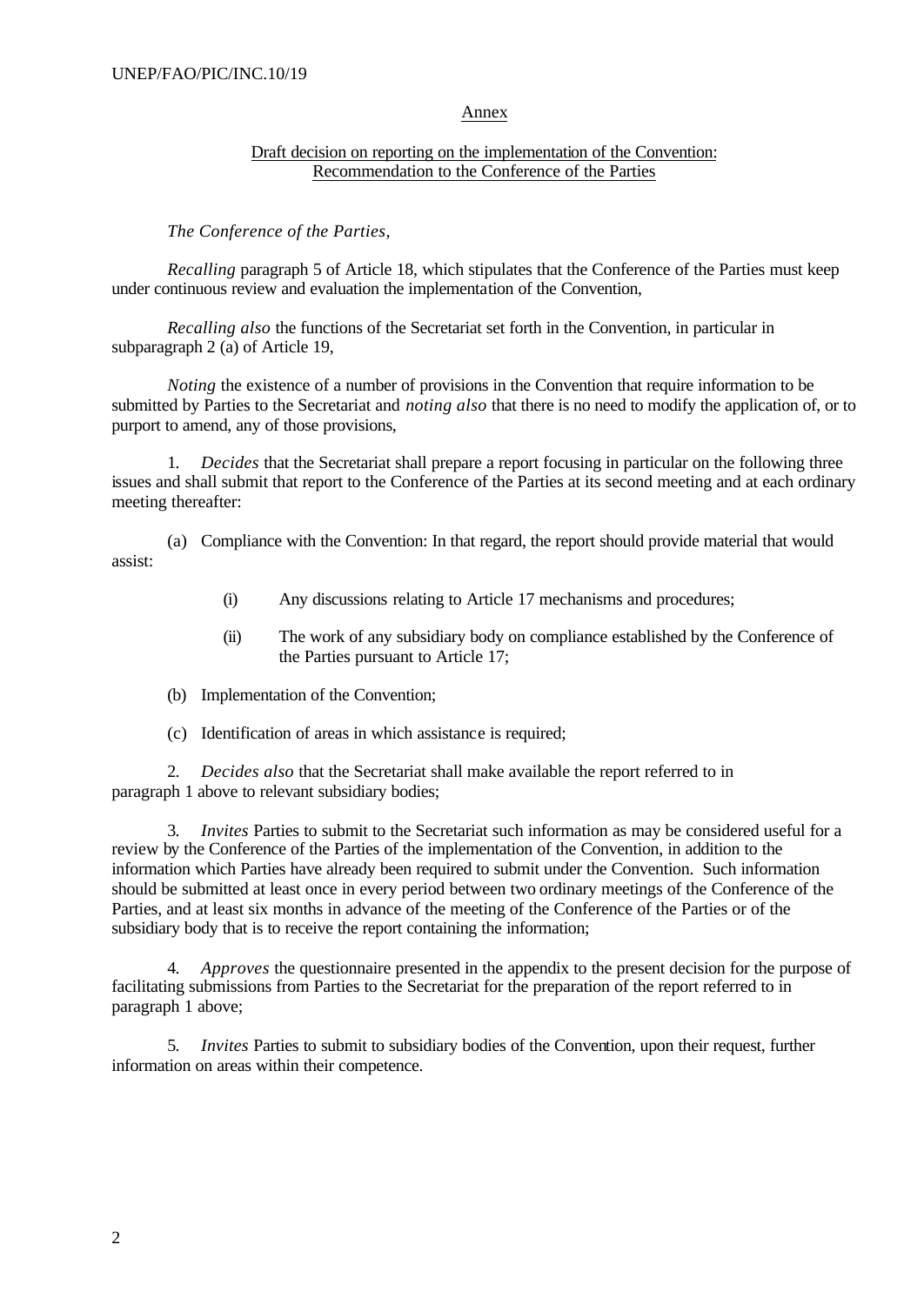#### Appendix

#### Draft questionnaire

1. The following questionnaire is addressed to Parties to the Rotterdam Convention with a view to facilitating the submission by Parties to the Secretariat of such information as may enhance the effectiveness of the continuous review and evaluation by the Conference of the Parties of the implementation of the Convention, or where applicable, the work of relevant subsidiary bodies.

2. Each Party is invited to submit, as appropriate, information on the implementation of the articles of the Convention listed in Part A below, for the given reporting period, in response to the questions listed in Part B.

#### Part A. Relevant articles

3. The implementation of the following articles may be addressed:

(a) The implementation of the procedures set forth in Articles 5 to 9;

(b) The implementation of the obligations, in relation to the import and export of chemicals listed in Annex III, required of Parties under Articles 10 and 11;

(c) The implementation of Parties' obligations under Articles 12 and 13 concerning export notification and information to accompany exported chemicals;

(d) The implementation of information exchange pursuant to paragraph 1 of Article 14. The scientific, technical, economic and legal information concerning the chemicals within the scope of the Convention, the publicly available information on domestic regulatory actions relevant to the objectives of the Convention and the information on domestic regulatory actions that substantively restrict one or more uses of the chemicals may be covered.

(e) The implementation of Article 15 regarding the measures taken by Parties to establish and strengthen their national infrastructures and institutions for the effective implementation of the Convention and on cooperation between the Parties in the implementation of the Convention at the subregional, regional and global levels;

(f) The implementation of Article 16 regarding the measures taken by Parties to cooperate in promoting technical assistance for the development of the infrastructure and the capacity needed to manage chemicals so as to enable implementation of the Convention, taking into account in particular the needs of developing countries and countries with economies in transition.

#### Part B. Questions

4. The following questions may be addressed with regard to the Party itself:

- (a) Is there any self-assessment carried out concerning the implementation of the articles?
- (b) What progress has been achieved in the implementation of the articles?
- (c) What are benchmarks or highlights of such progress?
- (d) What problems have been encountered or are foreseen in implementing the articles?
- (e) What are considered as the immediate or root causes of such problems?